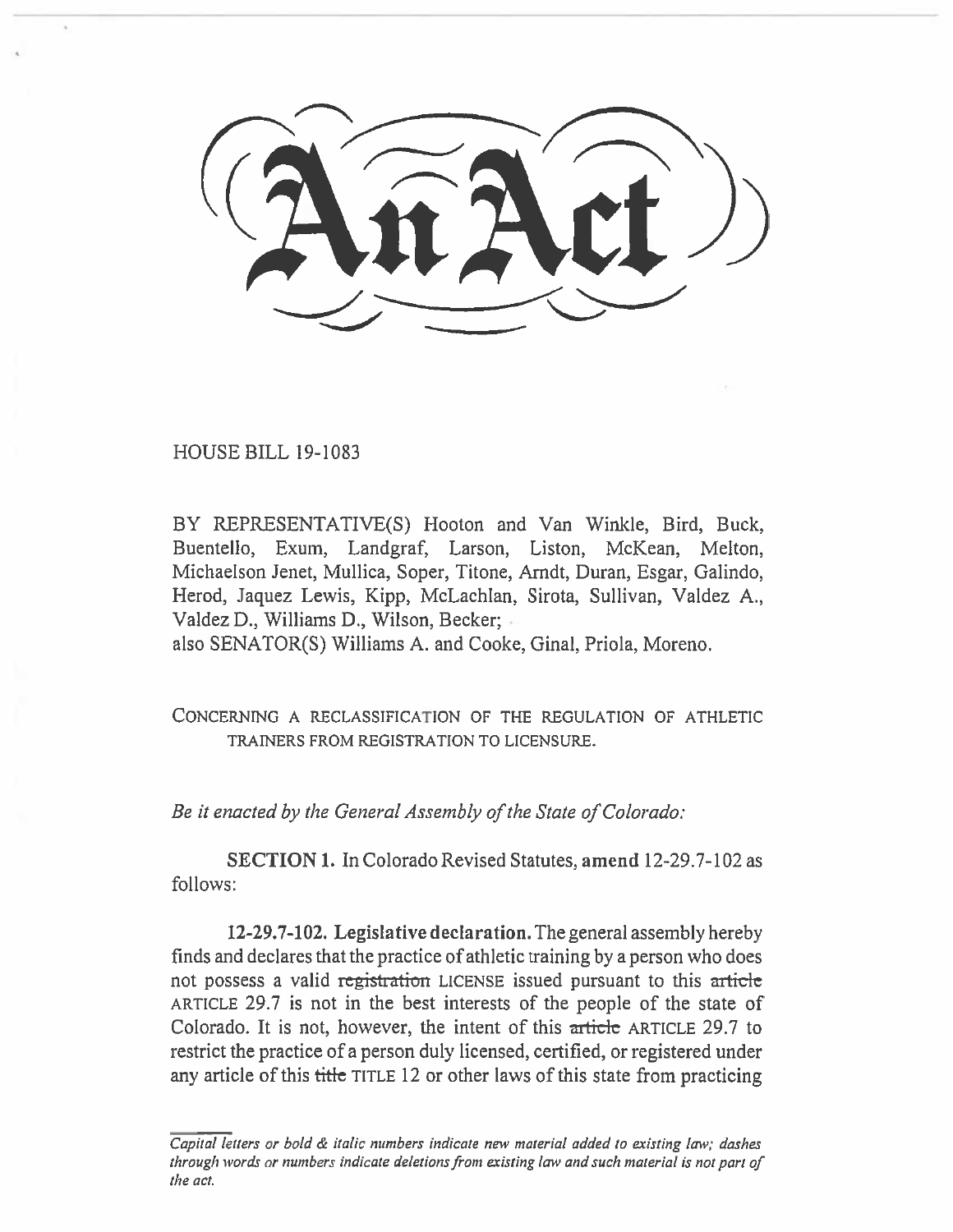within the person's scope of practice and authority pursuant to those laws.

SECTION 2. In Colorado Revised Statutes, 12-29.7-103, amend the introductory portion and  $(4)(a)$  introductory portion; repeal  $(9)$ ; and add (7.5) as follows:

12-29.7-103. Definitions. As used in this article ARTICLE 29.7, unless the context otherwise requires:

(4) (a) "Athletic training" means the performance of those services that require the education, training, and experience required by this article ARTICLE 29.7 for registration LICENSURE as an athletic trainer pursuant to section 12-29.7-107. "Athletic training" includes services appropriate for the prevention, recognition, assessment, management, treatment, rehabilitation, and reconditioning of injuries and illnesses sustained by an athlete:

(7.5) "LICENSEE" MEANS A PERSON LICENSED AS AN ATHLETIC TRAINER IN ACCORDANCE WITH THIS ARTICLE 29.7.

(9)  $H$ Registrant<sup> $n$ </sup> means an athletic trainer registered pursuant to this article.

SECTION 3. In Colorado Revised Statutes, amend 12-29.7-104 as follows:

12-29.7-104. Use of titles restricted. Only a person registered LICENSED as an athletic trainer may use the title "athletic trainer" or "registered athletic trainer", "LICENSED ATHLETIC TRAINER"; the letters "A.T." OR "A.T.C." AS A TITLE; or any other generally accepted terms, letters, or figures that indicate that the person is an athletic trainer.

SECTION 4. In Colorado Revised Statutes, 12-29.7-106, amend (1) introductory portion and  $(1)(a)$ ; and add  $(2)$  as follows:

12-29.7-106. License required - repeal. (1) Except as otherwise provided in this article ARTICLE 29.7, in order to practice athletic training or represent oneself as being able to practice athletic training in this state, a person must:

PAGE 2-HOUSE BILL 19-1083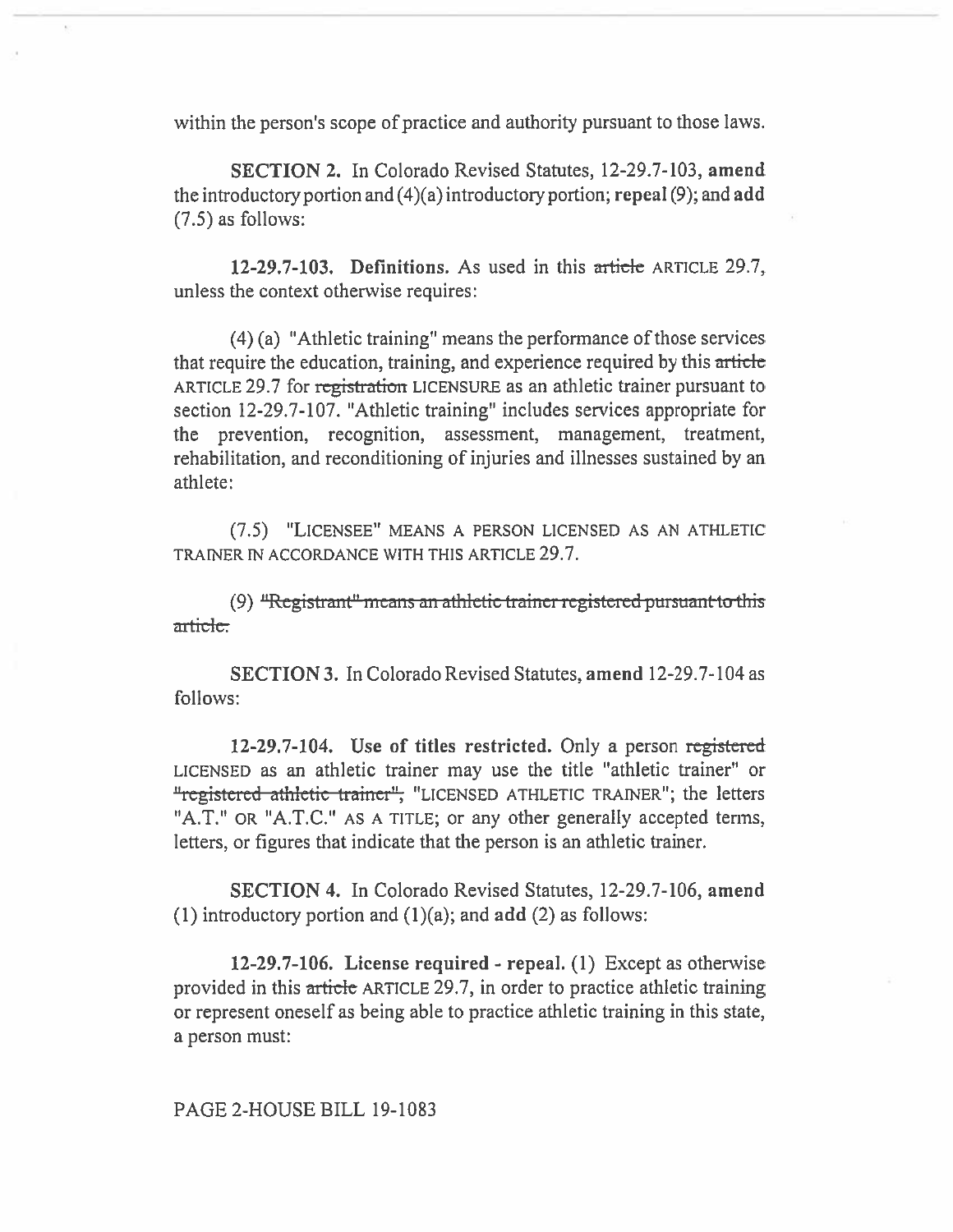(a) Possess a valid registration LICENSE issued by the director in accordance with this article ARTICLE 29.7 and any rules adopted under this article ARTICLE 29.7; and

(2) (a) ON THE EFFECTIVE DATE OF THIS SUBSECTION (2), EACH ACTIVE ATHLETIC TRAINER REGISTRATION BECOMES AN ACTIVE ATHLETIC TRAINER LICENSE BY OPERATION OF LAW. THIS CONVERSION DOES NOT AFFECT ANY PRIOR DISCIPLINE, LIMITATION, OR CONDITION IMPOSED ON A LICENSEE; LIMIT THE DIRECTOR'S AUTHORITY OVER A LICENSEE; OR AFFECT A PENDING INVESTIGATION OR ADMINISTRATIVE PROCEEDING. THE DIRECTOR SHALL TREAT AN APPLICATION FOR AN ATHLETIC TRAINER REGISTRATION, PENDING AS OF THE EFFECTIVE DATE OF THIS SUBSECTION (2), AS AN APPLICATION FOR ATHLETIC TRAINER LICENSURE.

(b) THIS SUBSECTION (2) IS REPEALED, EFFECTIVE JULY 1, 2024.

SECTION 5. In Colorado Revised Statutes, 12-29.7-107, amend (1) introductory portion,  $(1)(f)$ ,  $(2)$ , and  $(3)$  as follows:

12-29.7-107. Requirements for license - license by endorsement - application - denial. (1) Every applicant for a registration LICENSE to practice athletic training must have:

(f) Submitted additional information as requested by the director to fully and fairly evaluate the applicant's qualifications for registration LICENSURE and to protect public health and safety.

(2) When an applicant has fulfilled the requirements of subsection (1) of this section, the director shall issue a registration LICENSE to the applicant. The director may deny registration LICENSURE if the applicant has committed an act that would be grounds for disciplinary action under section 12-29.7-110.

(3) (a)  $\overline{A}$  An applicant for registration To BE LICENSED by endorsement, shall AN APPLICANT MUST file an application and pay a fee as prescribed by the director and shall MUST hold a current, valid license or registration in a jurisdiction that requires qualifications substantially equivalent to those required for registration LICENSURE by subsection (1) of this section.

PAGE 3-HOUSE BILL 19-1083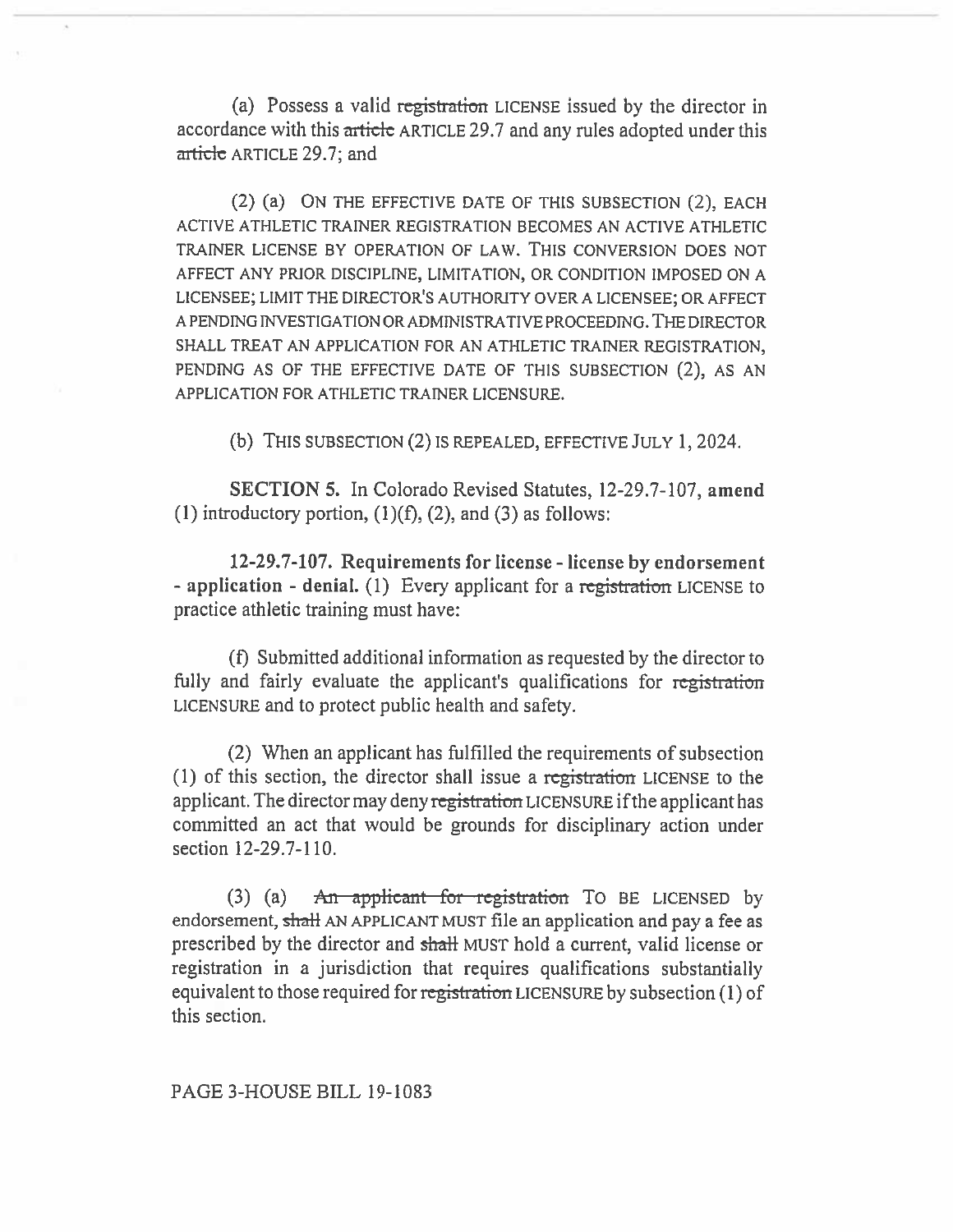(b) TO BE LICENSED BY ENDORSEMENT, an applicant for registration shall MUST submit, with the application, verification that the applicant has actively practiced for a period of time determined by rules of the director or has otherwise maintained continued competency as determined by the director.

(c) Upon receipt of all documents required by paragraphs  $(a)$  and  $(b)$ of this subsection  $(3)$  SUBSECTIONS  $(3)(a)$  AND  $(3)(b)$  OF THIS SECTION, the director shall review the application and make a determination of the applicant's qualifications to be registered LICENSED by endorsement.

(d) The director may deny the registration LICENSURE if the applicant has committed an act that would be grounds for disciplinary action under section 12-29.7-110.

SECTION 6. In Colorado Revised Statutes, 12-29.7-108, amend (1) as follows:

12-29.7-108. Renewal of license - fees. (1) (a) To AVOID A LICENSE'S EXPIRATION, a registrant shall LICENSEE MUST renew the registration LICENSE issued pursuant to this article ARTICLE 29.7 according to a schedule of renewal dates established by the director. The registrant shall LICENSEE MUST submit an application in the form and manner designated by, and shall MUST pay a renewal fee in an amount determined by, the director.

(b) Registrations shall A LICENSE MUST be renewed or reinstated in accordance with the schedule established by the director, and renewal or reinstatement shall MUST be granted pursuant to section 24-34-102 (8). C.R.S. The director may establish renewal fees and delinquency fees for reinstatement pursuant to section 24-34-105.  $C.R.S.$  If a registrant LICENSEE fails to renew his or her registration THE LICENSE pursuant to the director's schedule, the registration LICENSE expires. A person whose registration LICENSE has expired is subject to the penalties provided in this article ARTICLE 29.7 or section 24-34-102 (8)  $C.R.S.,$  for reinstatement.

(c) The registrant LICENSEE shall submit additional information that the director requests, including evidence that the registrant LICENSEE has maintained and holds a current, valid certification from the national certifying agency, to fully and fairly evaluate the applicant's qualifications

### PAGE 4-HOUSE BILL 19-1083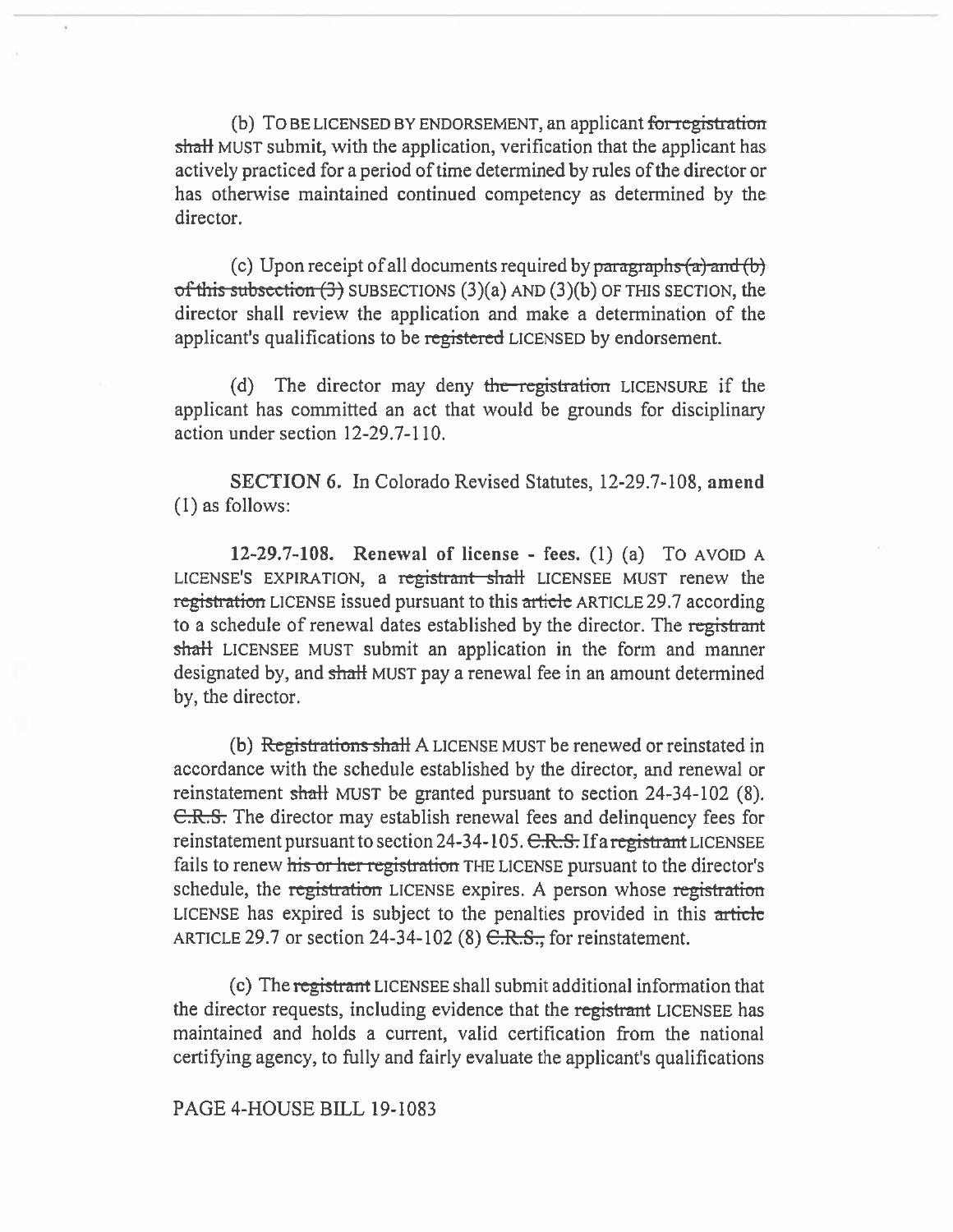for <del>registration</del> LICENSE renewal and to protect public health and safety.

SECTION 7. In Colorado Revised Statutes, 12-29.7-109, amend (1) introductory portion,  $(1)(a)$ ,  $(1)(c)(I)$ ,  $(2)$ ,  $(3)$ , and  $(5)$  as follows:

12-29.7-109. Scope of article - exclusions - authority for clinical setting.  $(1)$  Nothing in this article ARTICLE 29.7 prohibits:

(a) The practice of athletic training that is an integral part of a program of study by students enrolled in an accredited athletic training education program. Students enrolled in an accredited athletic training education program shall be identified IDENTIFY THEMSELVES as "athletic training students" and shall only practice athletic training under the direction and immediate supervision of an athletic trainer currently registered under this article A LICENSEE. An athletic training student shall not represent himself or herself as an athletic trainer.

(c) The practice of athletic training by a person who resides in another state or country, is currently licensed or registered in another state, or is currently certified by a national certifying agency, and is:

(I) Administering athletic training services to an athlete who is a member of a bona fide professional or amateur sports organization or of a sports team of an accredited educational institution, if the person acts in accordance with rules established by the director and engages in the unregistered UNLICENSED practice of athletic training for no more than ninety days in any calendar year; or

(2) Nothing in this article ARTICLE 29.7 limits or prohibits the administration of routine assistance or first aid by a person who is not a registered athletic trainer LICENSEE for injuries or illnesses sustained at an athletic event or program.

(3) Nothing in this article ARTICLE 29.7 requires an entity offering or sponsoring an athletic event or regular athletic activity, including a youth sports team or program whose participants are eighteen years of age or younger, to employ a registered LICENSED athletic trainer.

(5) A registered athletic trainer LICENSEE may provide athletic training services in a clinical setting to a person who is not an athlete if the

PAGE 5-HOUSE BILL 19-1083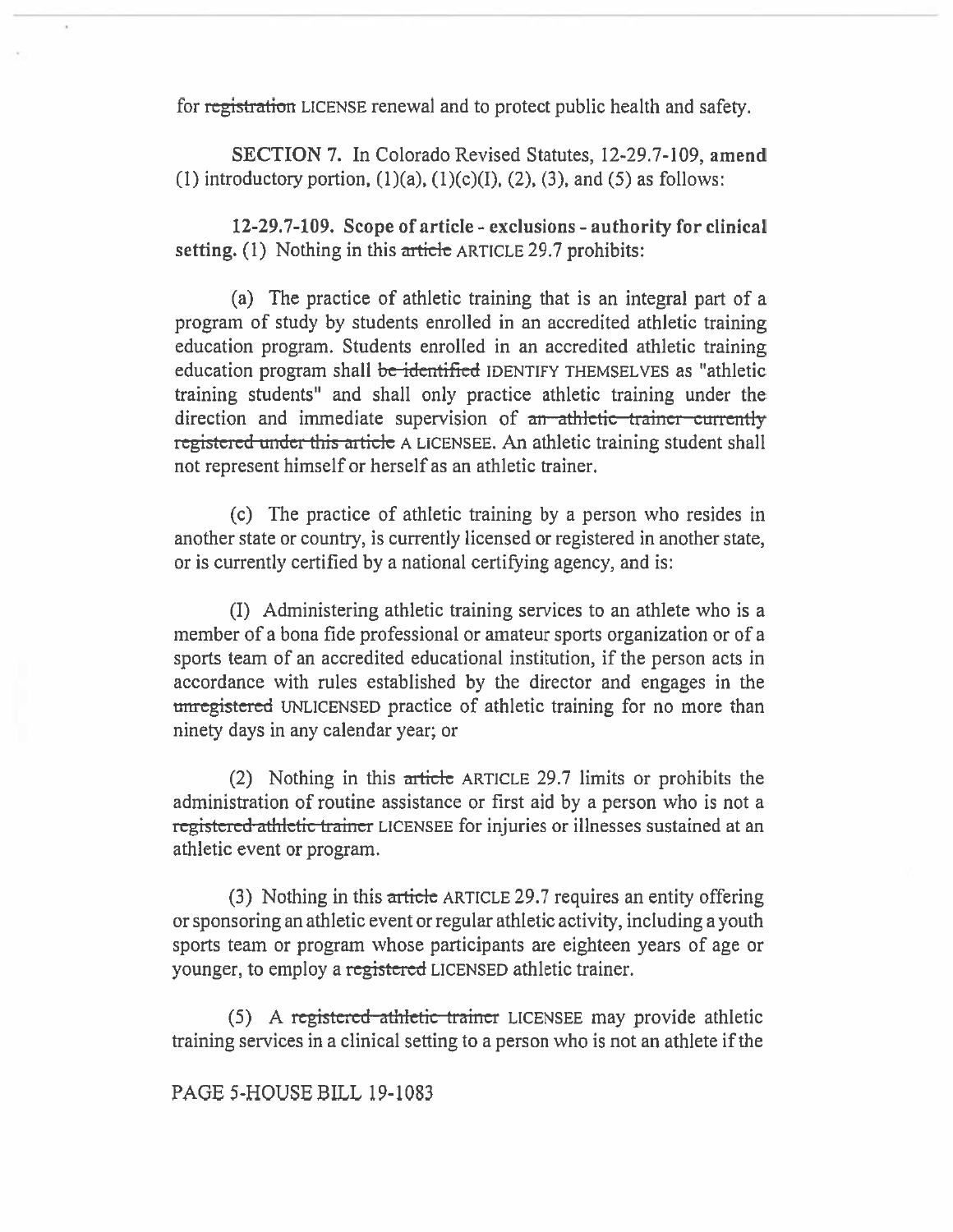athletic trainer is under the direction and supervision of a Colorado-licensed or otherwise lawfully practicing physician, dentist, or health care professional who treats sports or musculoskeletal injuries. As used in this subsection (5), "direction and supervision" means the issuance of written or oral directives by the physician, dentist, or licensed health care professional to the registered athletic trainer LICENSEE pertaining to the athletic training services to be provided.

**SECTION 8.** In Colorado Revised Statutes, 12-29.7-110, **amend**   $(1)$ ,  $(2)$  introductory portion,  $(2)(a)$  introductory portion,  $(2)(a)(II)$ ,  $(2)(b)$ ,  $(2)(c)$ ,  $(2)(d)(I)$ ,  $(2)(d)(II)$ ,  $(2)(g)$ ,  $(4)$ , and  $(6)(b)(III)$  as follows:

**12-29.7-110. Grounds for discipline - disciplinary proceedings - definitions.** (1) The director may take disciplinary action against a registrant LICENSEE if the director finds that the registrant LICENSEE has represented himself or herself as a registered athletic trainer LICENSEE after the expiration, suspension, or revocation of his or her registration THE LICENSE.

(2) The director may revoke, deny, suspend, or refuse to renew a registration LICENSE or issue a cease-and-desist order in accordance with this section upon reasonable grounds that the registrant LICENSEE:

(a) Has engaged in a sexual act with a person receiving services while a therapeutic relationship existed or within six months immediately following termination of the therapeutic relationship. For the purposes of this paragraph  $(a)$  SUBSECTION  $(2)(a)$ :

**(II)** "Therapeutic relationship" means the period beginning with the initial evaluation and ending upon the written termination of treatment. When an individual receiving services is an athlete participating on a sports team operated under the auspices of a bona fide amateur sports organization or an accredited educational institution that employs the registrant LICENSEE, the therapeutic relationship exists from the time the athlete becomes affiliated with the team until the affiliation ends or the athletic trainer terminates the provision of athletic training services to the team, whichever occurs first.

(b) Has falsified **information in** an application or has attempted to obtain or has obtained a registration LICENSE by fraud, deception, or

### **PAGE** 6-HOUSE BILL 19-1083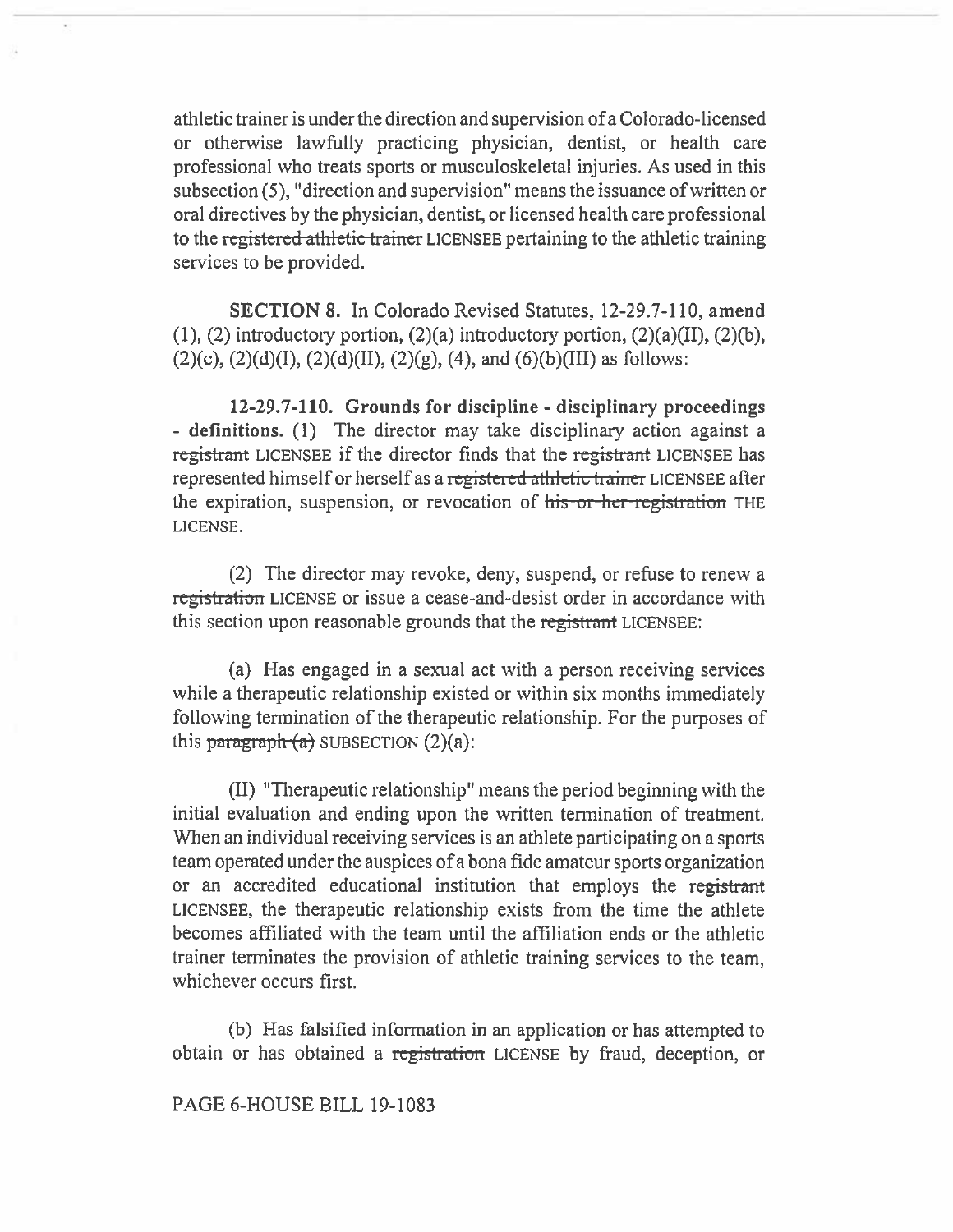### misrepresentation;

(c) Has an alcohol use disorder, as defined in section 27-81-102, or a substance use disorder, as defined in section 27-82-102, or is an excessive or habitual user or abuser of alcohol or habit-forming drugs or is a habitual user of a controlled substance, as defined in section 18-18-102 (5), or other drugs having similar effects; except that the director has the discretion not to discipline the registrant LICENSEE if  $h$  -  $\sigma r$ —she THE LICENSEE is participating in good faith in an alcohol or substance use disorder treatment program approved by the director;

(d) (I) Has failed to notify the director, as required by section 12-29.7-113, of a physical illness; a physical condition; or a behavioral, mental health, or substance use disorder that affects the registrant's LICENSEE'S ability to provide athletic training services with reasonable skill and safety or that may endanger the health or safety of individuals receiving athletic training services;

(II) Has failed to act within the limitations created by a physical illness; a physical condition; or a behavioral, mental health, or substance use disorder that renders the registrant LICENSEE unable to perform athletic training with reasonable skill and safety or that may endanger the health or safety of persons under his or her THE LICENSEE'S care; or

 $(g)$  Has practiced athletic training without a registration LICENSE;

(4) (a) The director may commence a proceeding to discipline a registrant LICENSEE when the director has reasonable grounds to believe that the registrant LICENSEE has committed an act enumerated in this section.

(b) In any proceeding held under this section, the director may accept as evidence of grounds for disciplinary action any disciplinary action taken against a registrant LICENSEE in another jurisdiction if the violation that prompted the disciplinary action in the other jurisdiction would be grounds for disciplinary action under this article ARTICLE 29.7.

(6) (b) (III) Upon failure of any witness or registrant LICENSEE to comply with a subpoena or process, the district court of the county in which WHERE the subpoenaed person or registrant LICENSEE resides or conducts business, upon application by the director with notice to the subpoenaed

PAGE 7-HOUSE BILL 19-1083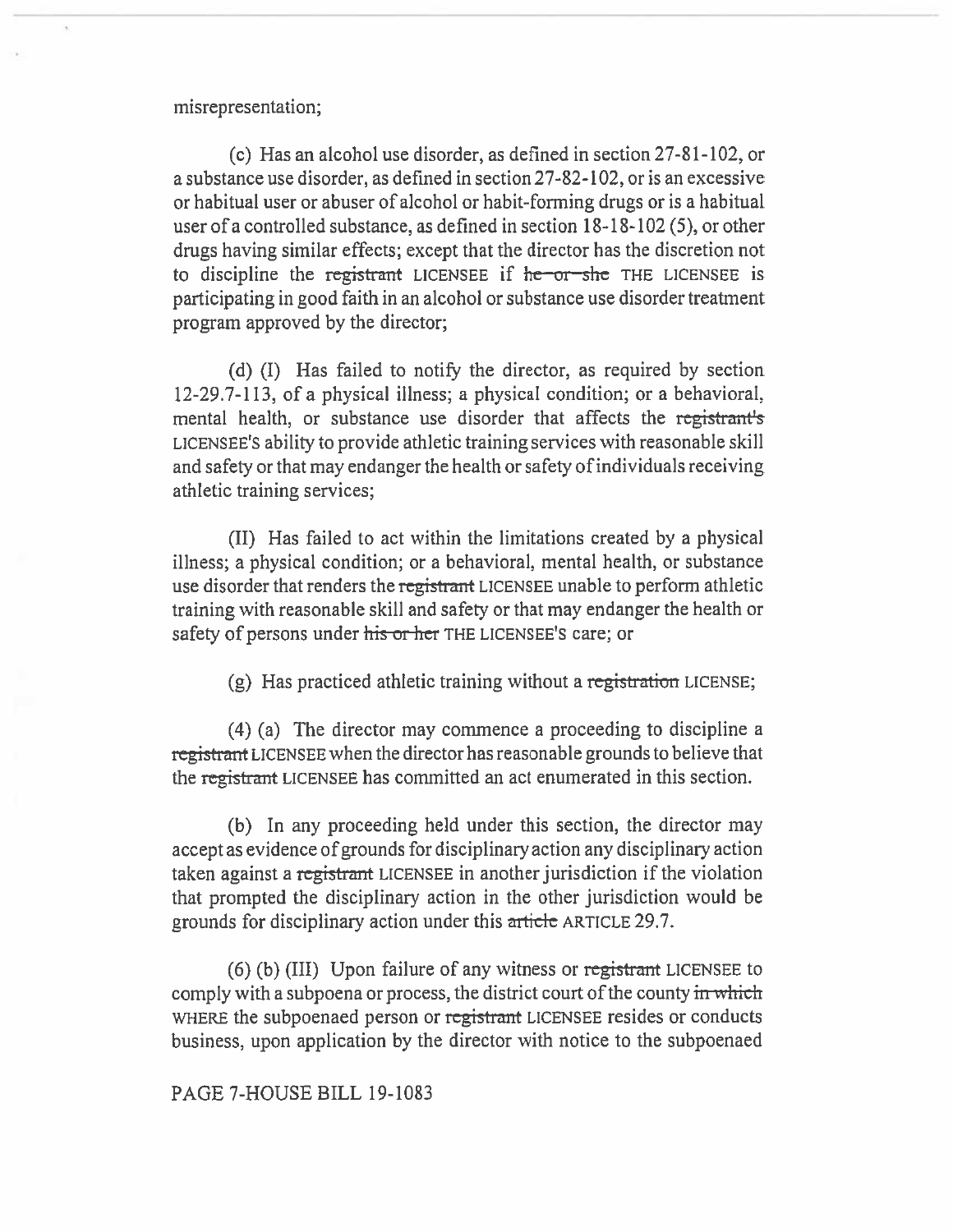person or registrant LICENSEE, may issue to the person or registrant LICENSEE an order requiring the person or registrant LICENSEE to appear before the director; produce the relevant papers, books, records, documentary evidence, or materials; or give evidence touching the matter under investigation or in question. If the person or registrant LICENSEE fails to obey the order of the court, the person or registrant LICENSEE may be held in contempt of court.

SECTION 9. In Colorado Revised Statutes, 12-29.7-111, amend  $(1)(a)$ ,  $(2)(a)$ ,  $(2)(c)(III)$ , and  $(3)$  as follows:

12-29.7-111. Cease-and-desist orders. (1) (a) If it appears to the director, based upon credible evidence as presented in a written complaint by any person, that a registrant LICENSEE is acting in a manner that is an imminent threat to the health and safety of the public or that a person is acting or has acted without the required registration LICENSE, the director may issue an order to cease and desist the activity. The director shall set forth the statutes and rules alleged to have been violated, the facts alleged to have constituted the violation, and the requirement that all unlawful acts or unregistered UNLICENSED practices immediately cease.

(2) (a) If it appears to the director, based upon credible evidence as presented in a written complaint by any person, that a person has violated any other portion of this article ARTICLE 29.7 or rules adopted under this article ARTICLE 29.7, in addition to any specific powers granted pursuant to this article ARTICLE 29.7, the director may issue to the person an order to show cause as to why the director should not issue a final order directing the person to cease and desist from the unlawful act or unregistered UNLICENSED practice.

(c) (III) If the director reasonably finds that the person against whom the order to show cause was issued is acting or has acted without the required registration LICENSE, or has or is about to engage in acts or practices constituting violations of this article ARTICLE 29.7 or rules adopted under this article ARTICLE 29.7, the director may issue a final cease-and-desist order, directing the person to cease and desist from further unlawful acts or unregistered UNLICENSED practices.

(3) If it appears to the director, based upon credible evidence presented to the director, that a person has engaged or is about to engage in

## PAGE 8-HOUSE BILL 19-1083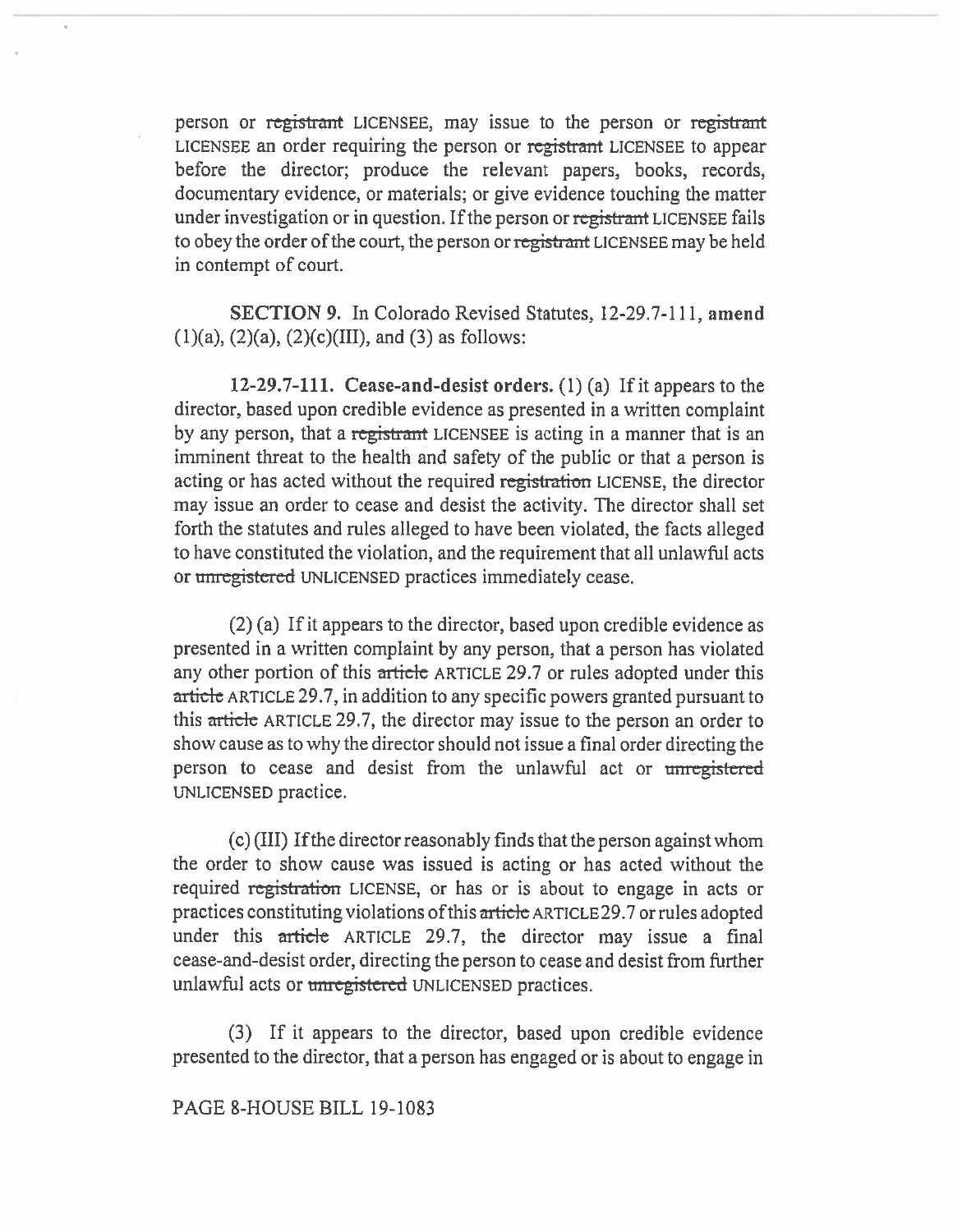an unregistered UNLICENSED act or practice; an act or practice constituting a violation of this article, ARTICLE 29.7; a rule promulgated pursuant to this article, or ARTICLE 29.7; an order issued pursuant to UNDER this article ARTICLE 29.7; or an act or practice constituting grounds for administrative sanction pursuant to this article ARTICLE 29.7, the director may enter into a stipulation with the person.

SECTION 10. In Colorado Revised Statutes, 12-29.7-112, amend (1), (2), and (3) as follows:

12-29.7-112. Mental or physical examination of licensees. (1) If the director has reasonable cause to believe that a registrant LICENSEE is unable to practice with reasonable skill and safety, the director may order the registrant LICENSEE to take a mental or physical examination administered by a physician or other licensed health care professional designated by the director. Unless due to circumstances beyond the registrant's LICENSEE'S control, if the registrant LICENSEE refuses to undergo a mental or physical examination, the director may suspend the person's registration LICENSE OF A LICENSEE until the results of the examination are known and the director has made a determination of the registrant's LICENSEE'S fitness to practice. The director shall proceed with an order for examination and shall make his or her THE determination in a timely manner.

(2) The director shall include in an order requiring a registrant LICENSEE to undergo a mental or physical examination the basis of the director's reasonable cause to believe that the registrant LICENSEE is unable to practice with reasonable skill and safety. For purposes of a disciplinary proceeding authorized under this article ARTICLE 29.7, the registrant LICENSEE is deemed to have waived all objections to the admissibility of the examining physician's or licensed health care professional's testimony or examination reports on the ground that they are privileged communications.

(3) The registrant LICENSEE may submit to the director testimony or examination reports from a physician chosen by the registrant LICENSEE and pertaining to any condition that the director has alleged may preclude the registraat LICENSEE from practicing with reasonable skill and safety. The testimony and reports submitted by the registrant LICENSEE may be considered by the director in conjunction with, but not in lieu of, testimony and examination reports of the physician designated by the director.

PAGE 9-HOUSE BILL 19-1083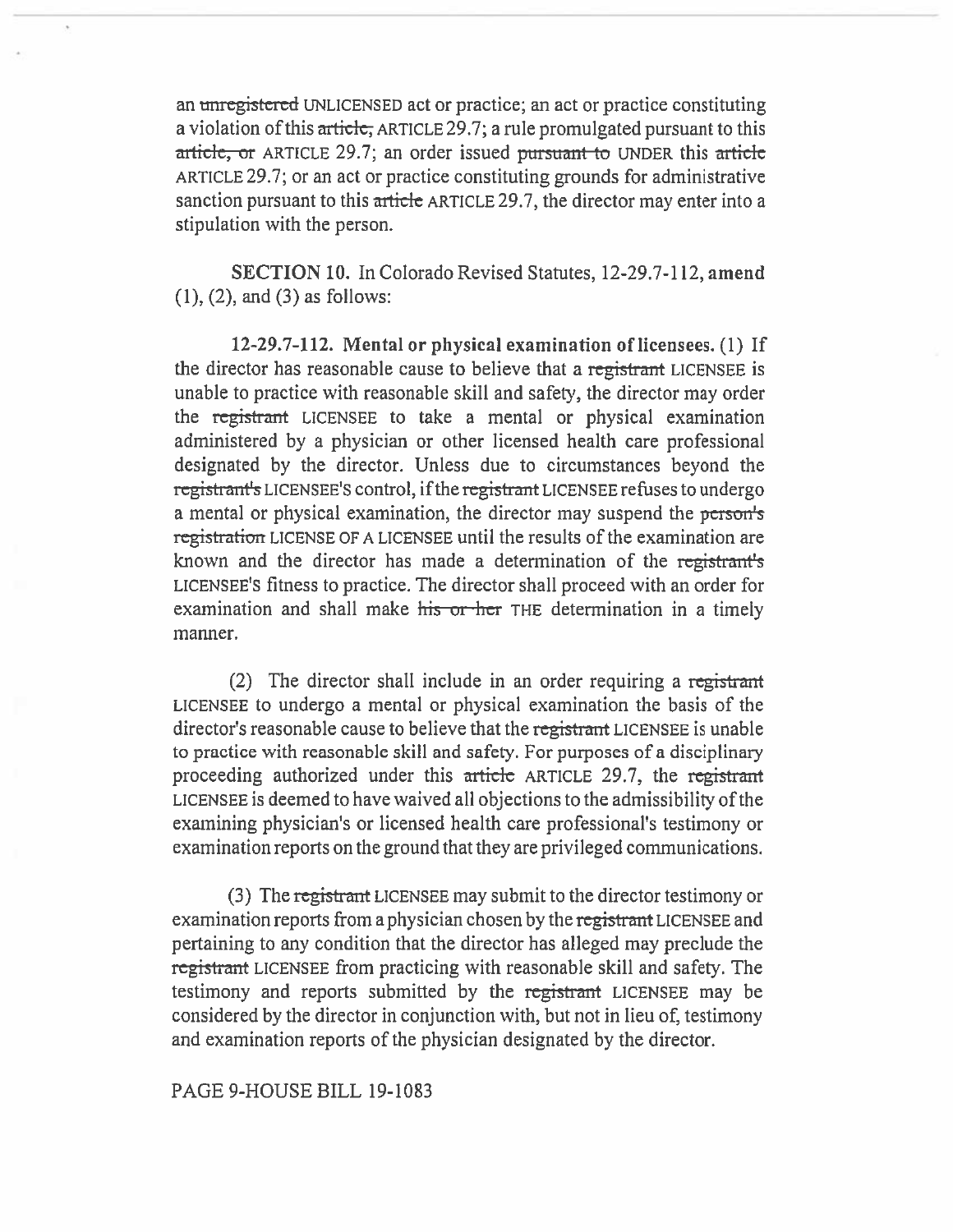SECTION 11. In Colorado Revised Statutes, 12-29.7-113, amend  $(1)$ ,  $(2)(a)$ ,  $(2)(b)$ ,  $(2)(d)$ , and  $(3)$  as follows:

12-29.7-113. Confidential agreement to limit practice - violation grounds for discipline. (1) If a registered athletic trainer LICENSEE suffers from a physical illness, a physical condition, or a behavioral or mental health disorder that renders him or her THE LICENSEE unable to practice athletic training with reasonable skill and safety to patients,  $\frac{1}{\pi}$  or she THE LICENSEE shall notify the director of the physical illness, the physical condition, or the behavioral or mental health disorder in a manner and within a period of time determined by the director. The director may require the registrant LICENSEE to submit to an examination to evaluate the extent of the physical illness, the physical condition, or the behavioral or mental health disorder and its impact on the registrant's LICENSEE's ability to practice with reasonable skill and safety to patients.

(2) (a) Upon determining that a registrant LICENSEE with a physical illness, a physical condition, or a behavioral or mental health disorder is able to render limited athletic training services with reasonable skill and safety to patients, the director may enter into a confidential agreement with the registrant LICENSEE in which the registrant LICENSEE agrees to limit his or her A LIMITED practice based on the restrictions imposed by the physical illness, the physical condition, or the behavioral or mental health disorder, as determined by the director.

(b) The agreement must specify that the registrant LICENSEE is subject to periodic reevaluations or monitoring as determined appropriate by the director.

(d) By entering into an agreement with the director pursuant to this section, to limit his or her practice, the registrant LICENSEE is not engaging in activities that constitute grounds for discipline under section 12-29.7-110. The agreement is an administrative action and does not constitute a restriction or discipline by the director. However, if the registrant LICENSEE fails to comply with the terms of an agreement entered into pursuant to this section, the failure constitutes grounds for disciplinary action under section 12-29.7-110  $(2)(d)$ , and the registrant LICENSEE is subject to discipline in accordance with section 12-29.7-110.

(3) This section does not apply to a registrant LICENSEE subject to

### PAGE 10-HOUSE BILL 19-1083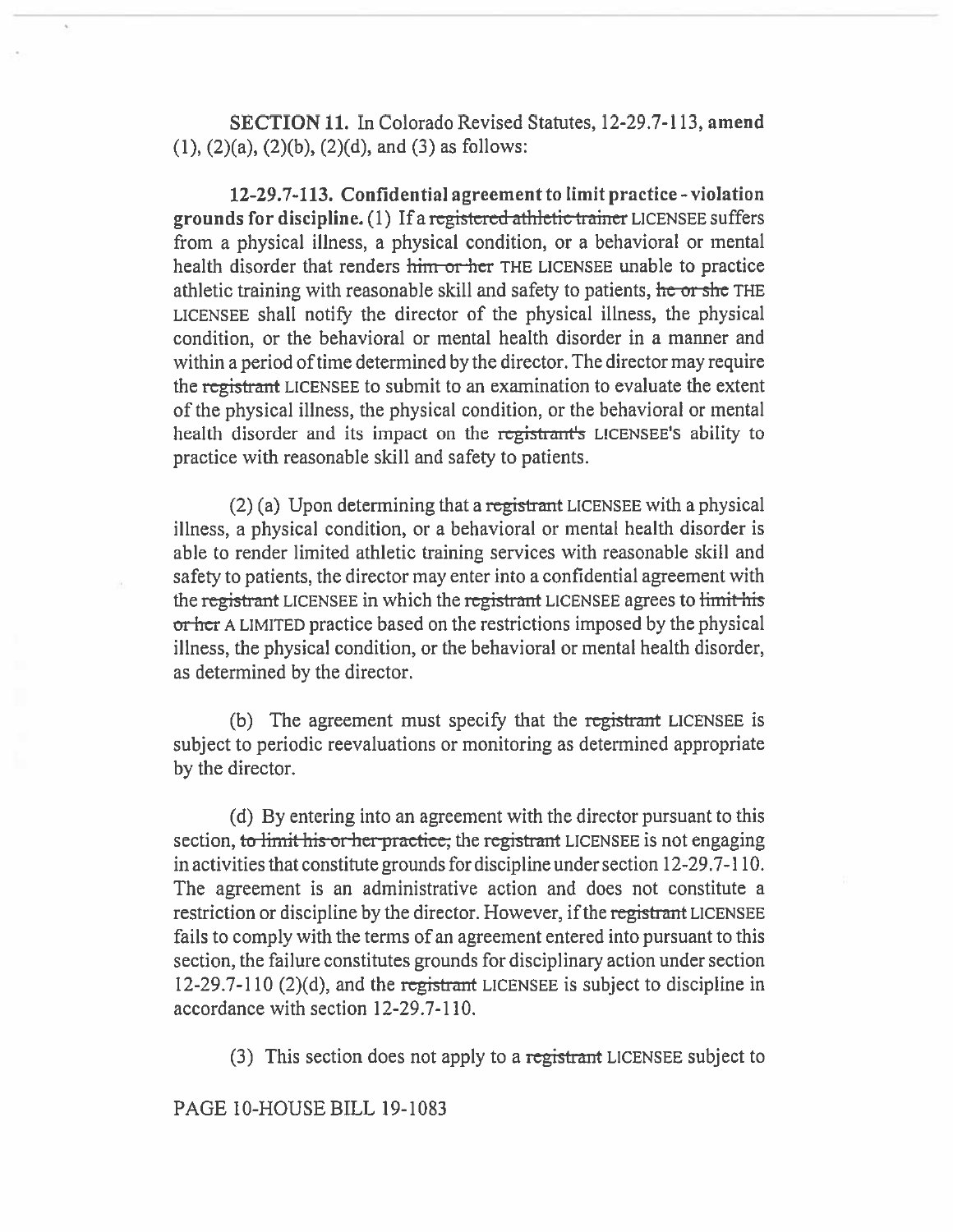discipline under section 12-29.7-110 (2)(c).

**SECTION 12. In Colorado Revised Statutes, amend** 12-29.7-114 as follows:

**12-29.7-114. Unauthorized practice - penalties.** A person who practices or offers or attempts to practice athletic training without an active registration LICENSE issued under this article ARTICLE 29.7 commits a class 2 misdemeanor and shall be punished as provided in section 18-1.3-501 C.R.S., for the first offense. For the second or any subsequent offense, the person commits a class I misdemeanor and shall be punished as provided in section  $18-1.3-501$ .  $C-R-S$ .

**SECTION 13.** In Colorado Revised Statutes, 25-43-103, **amend**   $(4)(c)$  as follows:

**25-43-103. Organized school athletic activities - concussion guidelines required.** (4) (c) After a concussed athlete has been evaluated and received clearance to **return** to play from a health care provider, an organization or association of which a school or school district is a member, a private or public school, a private club, a public recreation facility, or an athletic league may allow a registered LICENSED athletic trainer with specific knowledge of the athlete's condition to manage the athlete's graduated return to play.

**SECTION 14.** In Colorado Revised Statutes, **amend as relocated by House Bill 19-1172** 12-205-102 as follows:

**12-205-102. Legislative declaration.** The general assembly hereby finds and declares that the practice of athletic training by a person who does not possess a valid registration LICENSE issued pursuant to this article 205 is not in the best interests of the people of the state of Colorado. It is not, however, the intent of this article 205 to restrict the practice of a person duly licensed, certified, or registered under any part or article of this title 12 or other laws **of** this state from practicing within the **person's** scope of practice and authority pursuant to those laws.

**SECTION 15.** In Colorado Revised Statutes, 12-205-104, **amend as relocated by House Bill 19-1172** (4)(a) introductory portion as follows: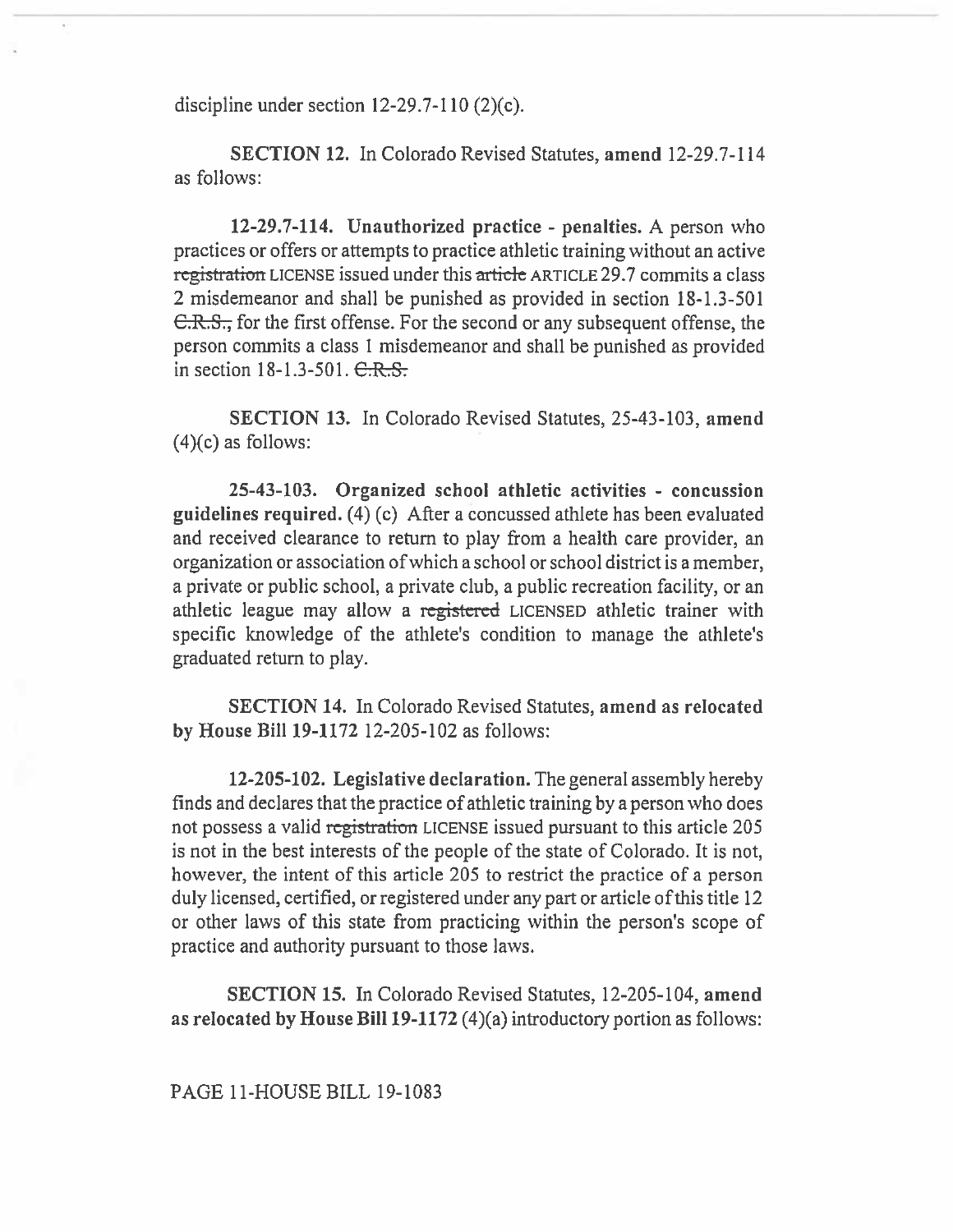**12-205-104. Definitions.** As used in this article 205, unless the context otherwise requires:

(4) (a) "Athletic training" means the performance of those services that require the education, training, and experience required by this article 205 for registration LICENSURE as an athletic trainer pursuant to section 12-205-108. "Athletic training" includes services appropriate for the prevention, recognition, assessment, management, treatment, rehabilitation, and reconditioning of injuries and illnesses sustained by an athlete:

**SECTION 16.** In Colorado Revised Statutes, **amend as relocated by House Bill 19-1172** 12-205-105 as follows:

**12-205-105. Use of titles restricted.** Only a person registered LICENSED as an athletic trainer may use the title "athletic trainer" or egistered athletic trainer" "LICENSED ATHLETIC TRAINER", the letters "A.T." or "A.T.C." AS A TITLE, or any other generally accepted terms, letters, **or** figures that indicate that the person is an athletic trainer.

**SECTION 17.** In Colorado Revised Statutes, 12-205-107, **amend as relocated by House Bill 19-1172** (1)(a); and **relocate as added by Section 4 of House Bill 19-1083** (2) as follows:

**12-205-107. License required - repeal.** (1) Except as otherwise provided in this article 205, in order to practice athletic training or represent oneself as being able to practice athletic training in this state, a person must:

(a) Possess a valid registration LICENSE issued by the director in accordance with this article 205 and any rules adopted under this article 205; and

(2) (a) On August 2, 2019, each active athletic trainer registration becomes an active athletic trainer license by operation of law. This conversion does not affect any prior discipline, limitation, or condition imposed on a licensee; limit the director's authority over a licensee; or affect a pending investigation or administrative proceeding. The director shall treat an application for an athletic trainer registration, pending as of the effective date of this subsection (2), as an application for athletic trainer licensure.

PAGE 12-HOUSE BILL 19-1083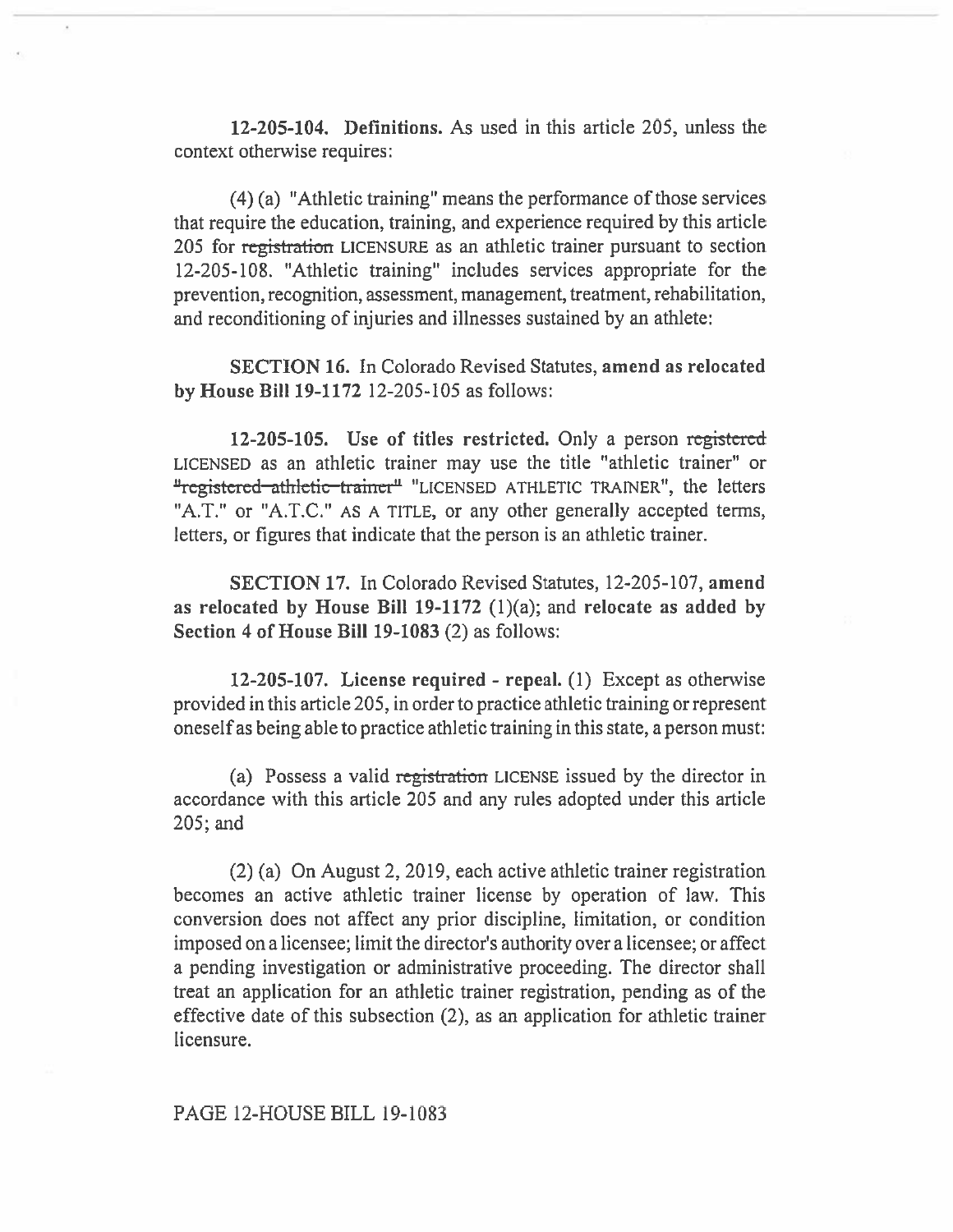(b) This subsection (2) is repealed, effective July I, 2024.

**SECTION 18.** In Colorado Revised Statutes, 12-205-108, **amend as relocated by House Bill 19-1172** (1) introductory portion, (1)(f), (2), and (3) as follows:

**12-205-108. Requirements for license - license by endorsement - application - denial.** (1) Every applicant for a registration LICENSE to practice athletic training must have:

(f) Submitted additional information as requested by the director to fully and fairly evaluate the applicant's qualifications for registration LICENSURE and to protect public health and safety.

(2) When an applicant has fulfilled the requirements of subsection (1) of this section, the director shall issue a registration LICENSE to the applicant. The director may deny registration LICENSURE if the applicant has committed an act that would be grounds for disciplinary action under section 12-205-111.

(3) (a)  $\overline{A}$ n applicant for registration TO BE LICENSED by endorsement, shall AN APPLICANT MUST file an application and pay a fee as prescribed by the director and shall MUST hold a current, valid license or registration in a jurisdiction that requires qualifications substantially equivalent to those required for registration LICENSURE by subsection (1) of this section.

(b) TO BE LICENSED BY ENDORSEMENT, an applicant for registration shall MUST submit, with the application, verification that the applicant has actively practiced for a period of time determined by rules of the director or has otherwise maintained continued competency as determined by the director.

(c) Upon receipt of all documents required by subsections (3)(a) and (3)(b) of this section, the director shall review the application and make a determination of the applicant's qualifications to be registered LICENSED by endorsement.

(d) The director may deny the registration LICENSURE if the applicant has committed an act that would be grounds for disciplinary

PAGE I3-HOUSE BILL 19-1083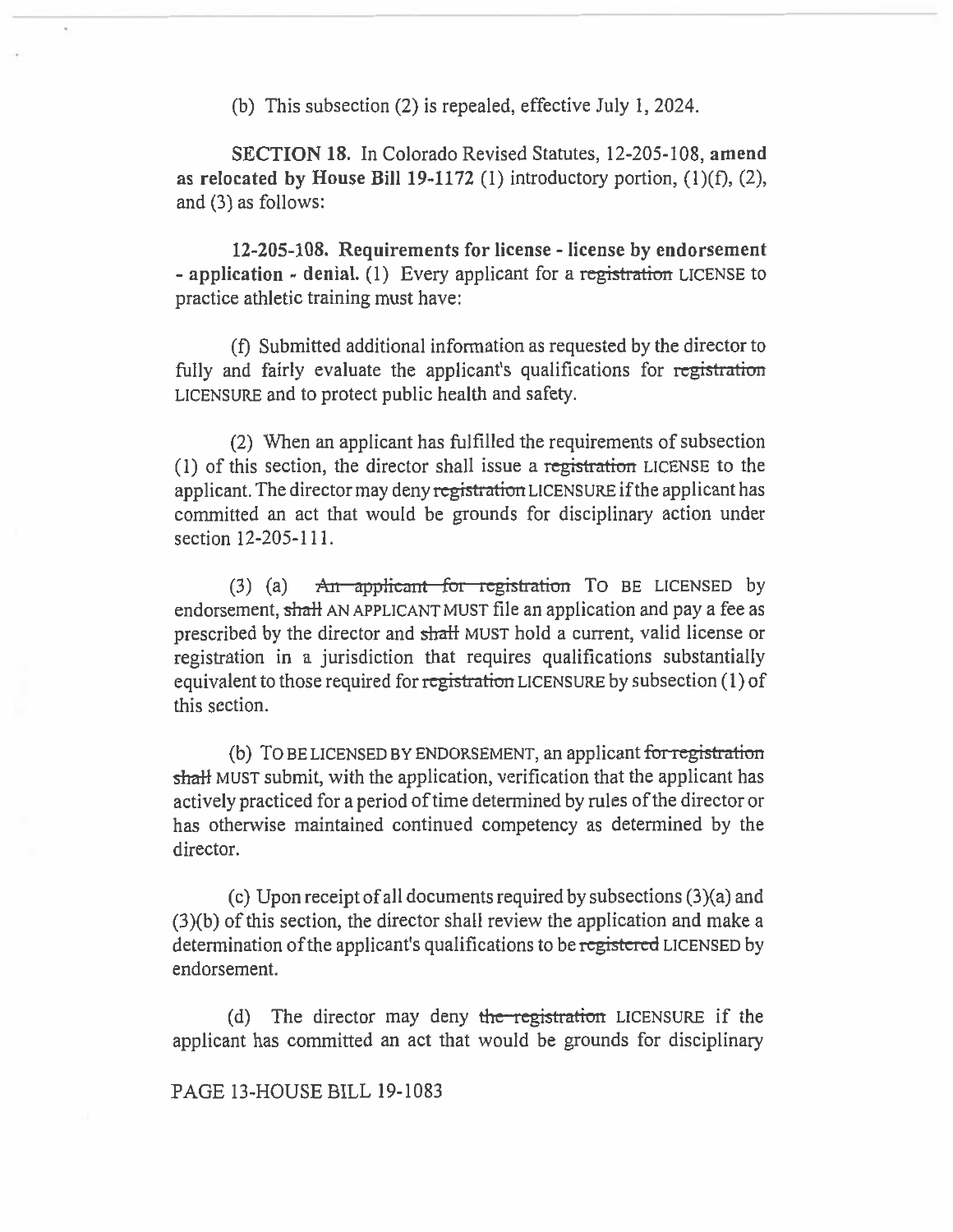action under section 12-205-111.

**SECTION 19.** In Colorado Revised Statutes, **amend as relocated by House Bill 19-1172** 12-205-109 as follows:

**12-205-109. Renewal of license - fees.** (1) To renew a registration LICENSE issued pursuant to this article 205, a registrant shall LICENSEE MUST submit an application in the form and manner designated by, and shall MUST pay a renewal fee in an amount determined by, the director.

(2) Registrations LICENSES issued pursuant to this article 205 are subject to the renewal, expiration, reinstatement, and delinquency fee provisions specified in section 12-20-202 (1) and (2). A person whose registration LICENSE has expired is subject to the penalties provided in this article 205 or section 12-20-202 (1).

(3) The registrant LICENSEE shall submit additional information that the director requests, including evidence that the registrant LICENSEE has maintained and holds a current, valid certification from the national certifying agency, to **fully** and fairly evaluate the applicant's qualifications for registration LICENSE renewal and to protect public health and safety.

**SECTION 20.** In Colorado Revised Statutes, 12-205-110, **amend as relocated by House Bill 19-1172** (1)(a), (1)(c)(I), **(2), (3), and** (5) as follows:

**12-205-110. Scope of article - exclusions - authority for clinical setting - definitions. (1)** Nothing in this article 205 prohibits:

(a) The practice of athletic training that is an integral part of a program of study by students enrolled in an accredited athletic training education program. Students enrolled in an accredited athletic training education program shall be identified IDENTIFY THEMSELVES as "athletic training students" and shall only practice athletic training under the direction and immediate supervision of an athletic trainer currently registered under this article 205 A LICENSEE. An athletic training student shall not represent himself or herself as an athletic trainer,

**(c)** The practice of athletic training by a person who resides in **another state** or country, is currently licensed or registered in another state,

### **PAGE 14-HOUSE BILL 19-1083**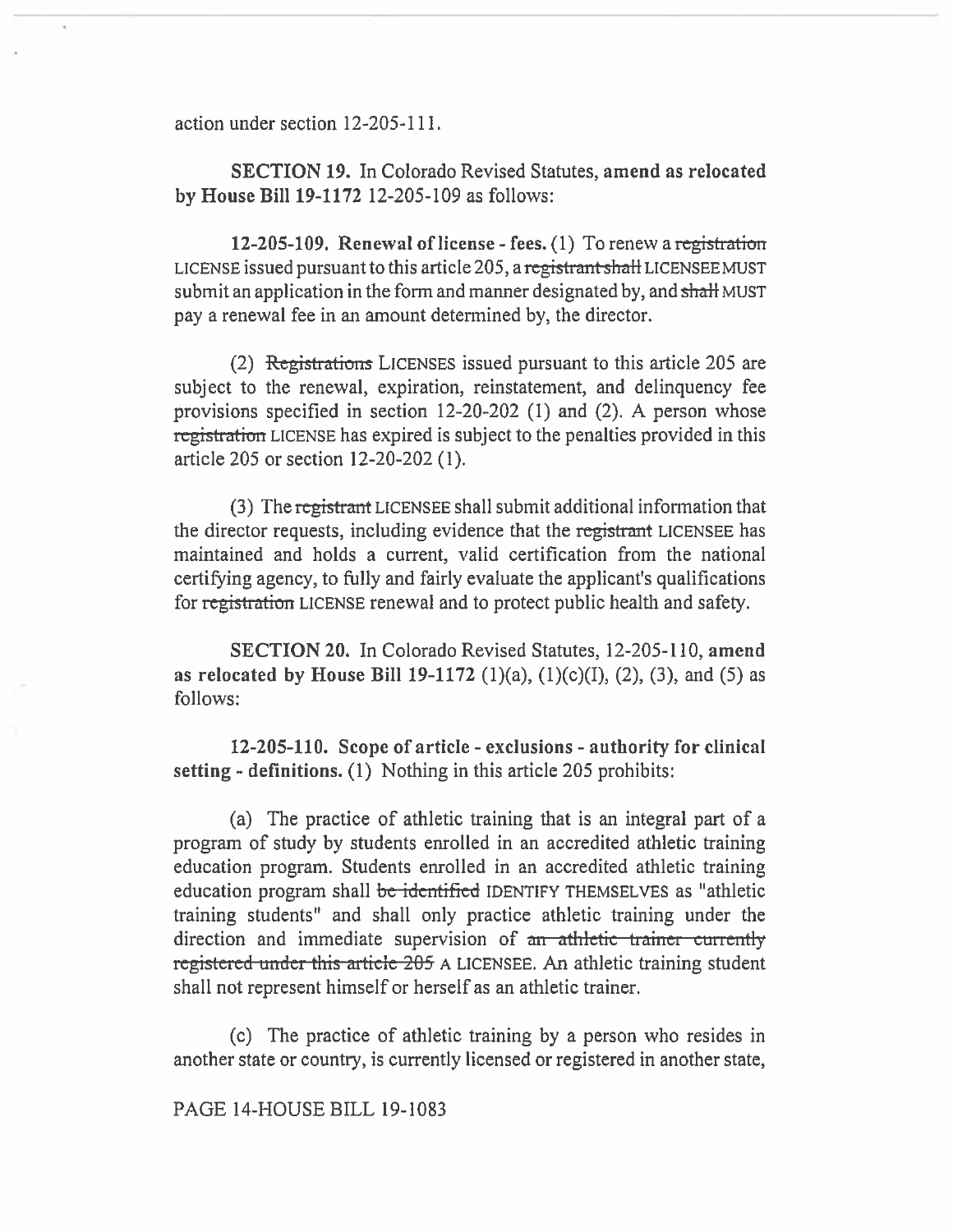or is currently certified by a national certifying agency, and is:

(I) Administering athletic training services to an athlete who is a member of a bona fide professional or amateur sports organization or of a sports team of an accredited educational institution, if the person acts in accordance with rules established by the director and engages in the unregistered UNLICENSED practice of athletic training for no more than ninety days in any calendar year; or

(2) Nothing in this article 205 limits or prohibits the administration of routine assistance or first aid by a person who is not a registered athletic trainer LICENSEE for injuries or illnesses sustained at an athletic event or program.

(3) Nothing in this article 205 requires an entity offering or sponsoring an athletic event or regular athletic activity, including a youth sports team or program whose participants are eighteen years of age or younger, to employ a registered LICENSED athletic trainer.

(5) A registered athletic trainer LICENSEE may provide athletic training services in a clinical setting to a person who is not an athlete if the athletic trainer is under the direction and supervision of a Colorado-licensed or otherwise lawfully practicing physician, dentist, or health care professional who treats sports or musculoskeletal injuries. As used in this subsection (5), "direction and supervision" means the issuance of written or oral directives by the physician, dentist, or licensed health care professional to the registered athletic trainer LICENSEE pertaining to the athletic training services to be provided.

**SECTION 21.** In Colorado Revised Statutes, 12-205-111, **amend as relocated by House Bill 19-1172 (1),** (2) introductory portion, (2)(a)(II),  $(2)(b)$ ,  $(2)(c)$ ,  $(2)(d)(I)$ ,  $(2)(d)(II)$ ,  $(2)(g)$ , and  $(4)$  as follows:

**12-205-111. Grounds for discipline - disciplinary proceedings definitions.** (1) The director may take disciplinary action against a registrant LICENSEE if the director finds that the registrant LICENSEE has represented himself or herself as a registered athletic trainer LICENSEE after the expiration, suspension, or revocation of his or her registration THE LICENSE.

PAGE 15-HOUSE BILL 19-1083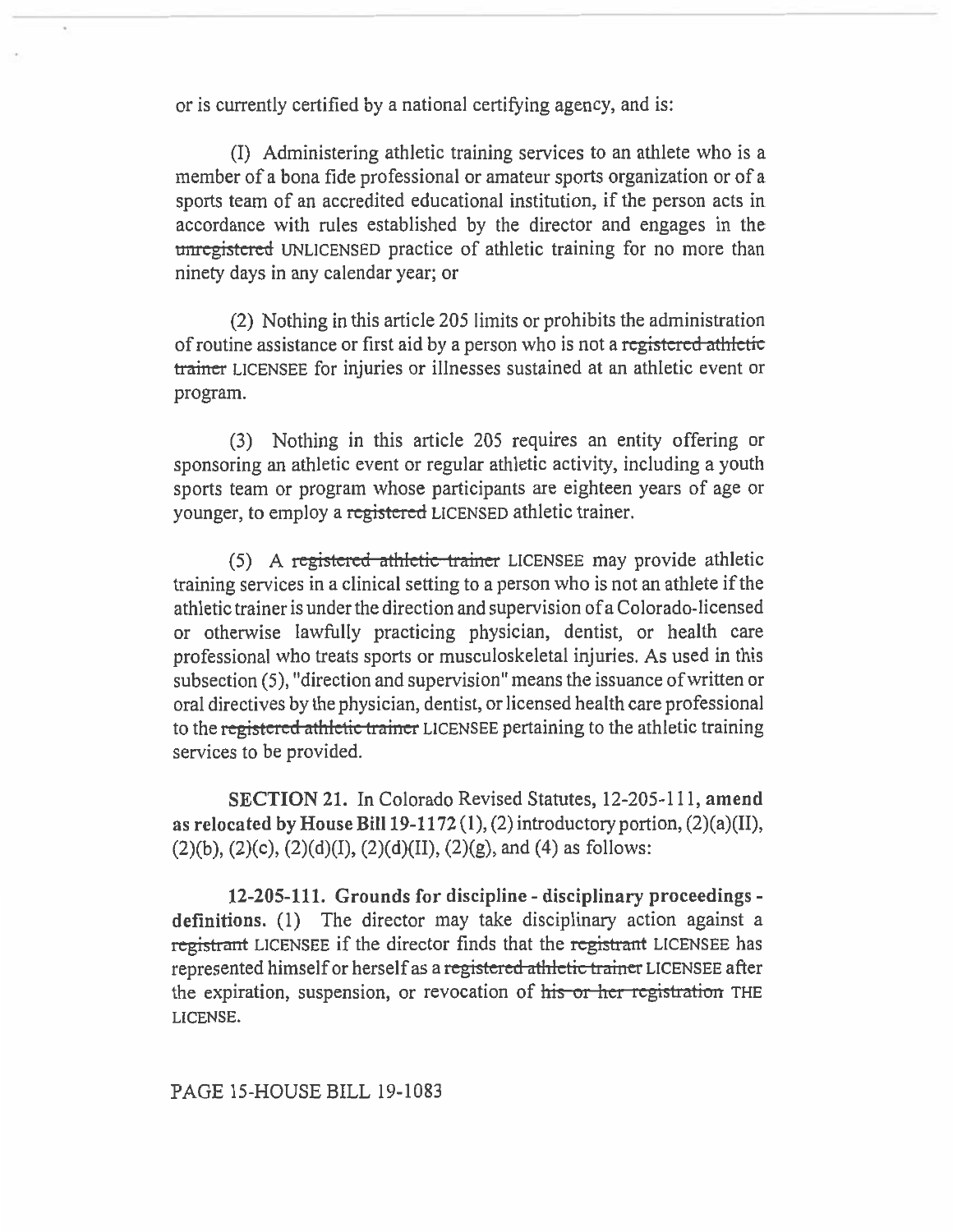(2) The director may take disciplinary or other action *puisu*ant ACCORDANCE WITH section 12-20-404 or issue a cease-and-desist order in accordance with section 12-205-112 upon reasonable grounds that the registrant LICENSEE:

(a) Has engaged in a sexual act with a person receiving services while a therapeutic relationship existed or within six months immediately following termination of the therapeutic relationship. For the purposes of this subsection  $(2)(a)$ :

(II) "Therapeutic relationship" means the period beginning with the initial evaluation and ending upon the written termination of treatment. When an individual receiving services is an athlete participating on a sports team operated under the auspices of a bona fide amateur sports organization or an accredited educational institution that employs the registrant LICENSEE, the therapeutic relationship exists from the time **the** athlete becomes affiliated with the team until the affiliation ends or the athletic trainer terminates the provision of athletic training services to the team, whichever occurs first.

(b) Has falsified information in an application or has attempted to obtain or has obtained a registration LICENSE by fraud, deception, or misrepresentation;

(c) Has an alcohol use disorder, as defined in section 27-81-102, or a substance use disorder, as defined in section 27-82-102, or is an excessive or habitual user or abuser of alcohol or habit-forming drugs or is a habitual user of a controlled substance, as defined in section 18-18-102 (5), or other drugs having similar effects; except that the director has the discretion not to discipline the registrant LICENSEE if he or she THE LICENSEE is participating in good faith in an alcohol or substance use disorder treatment program approved by the director;

(d) (I) Has failed to notify the director, as required by section 12-30-108 (1), of a physical illness, physical condition, or behavioral, mental health, or substance use disorder that affects the registrant's LICENSEE'S ability to provide athletic training services with reasonable skill and safety or that may endanger the health or safety of individuals receiving athletic training services;

# PAGE 16-HOUSE BILL 19-1083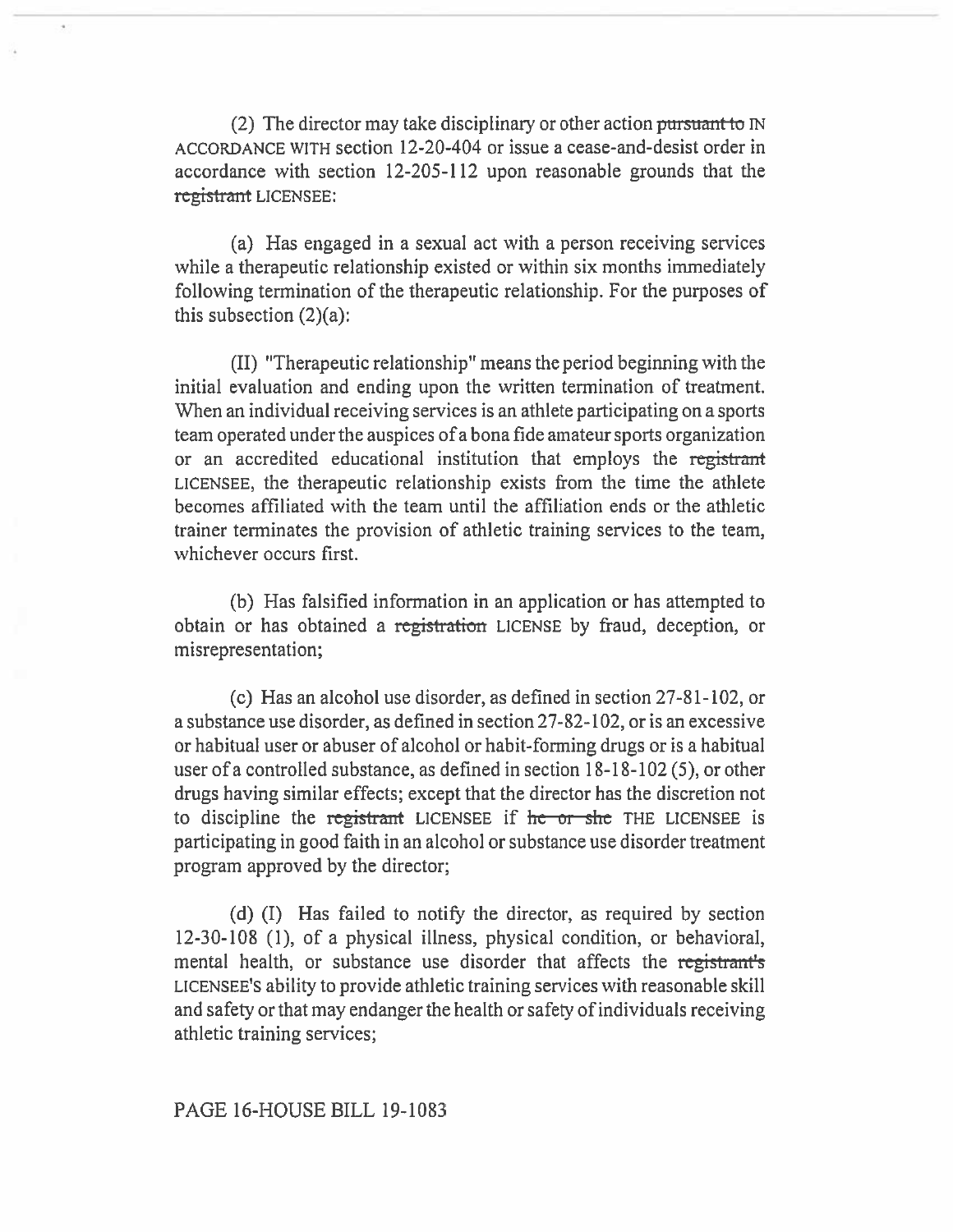(II) Has failed to act within the limitations created by a physical illness, physical condition, or behavioral, mental health, or substance use disorder that renders the registrant LICENSEE unable to perform athletic training with reasonable skill and safety or that may endanger the health or safety of persons under his or her THE LICENSEE'S care; or

(g) Has practiced athletic training without a registration LICENSE;

(4) (a) The director may commence a proceeding to discipline a registrant LICENSEE when the director has reasonable grounds to believe that the registrant LICENSEE has committed an act enumerated in this section.

(b) In any proceeding held under this section, the director may accept as evidence of grounds for disciplinary action any disciplinary action taken against a registrant LICENSEE in another jurisdiction if the violation that prompted the disciplinary action in the other jurisdiction would be grounds for disciplinary action under this article 205.

SECTION 22. In Colorado Revised Statutes, 12-205-113, amend as relocated by House Bill 19-1172  $(1)$ ,  $(2)$ , and  $(3)$  as follows:

12-205-113. Mental or physical examination of licensees. (1) If the director has reasonable cause to believe that a registrant LICENSEE is unable to practice with reasonable skill and safety, the director may order the registrant LICENSEE to take a mental or physical examination administered by a physician or other licensed health care professional designated by the director. Unless due to circumstances beyond the registrant's LICENSEE'S control, if the registrant LICENSEE refuses to undergo a mental or physical examination, the director may suspend the person's registration LICENSE until the results of the examination are known and the director has made a determination of the registrant's LICENSEE'S fitness to practice. The director shall proceed with an order for examination and shall make his or her THE determination in a timely manner.

(2) The director shall include in an order requiring a registrant LICENSEE to undergo a mental or physical examination the basis of the director's reasonable cause to believe that the registrant LICENSEE is unable to practice with reasonable skill and safety. For purposes of a disciplinary proceeding authorized under this article 205, the registrant LICENSEE is deemed to have waived all objections to the admissibility of the examining

PAGE 17-HOUSE BILL 19-1083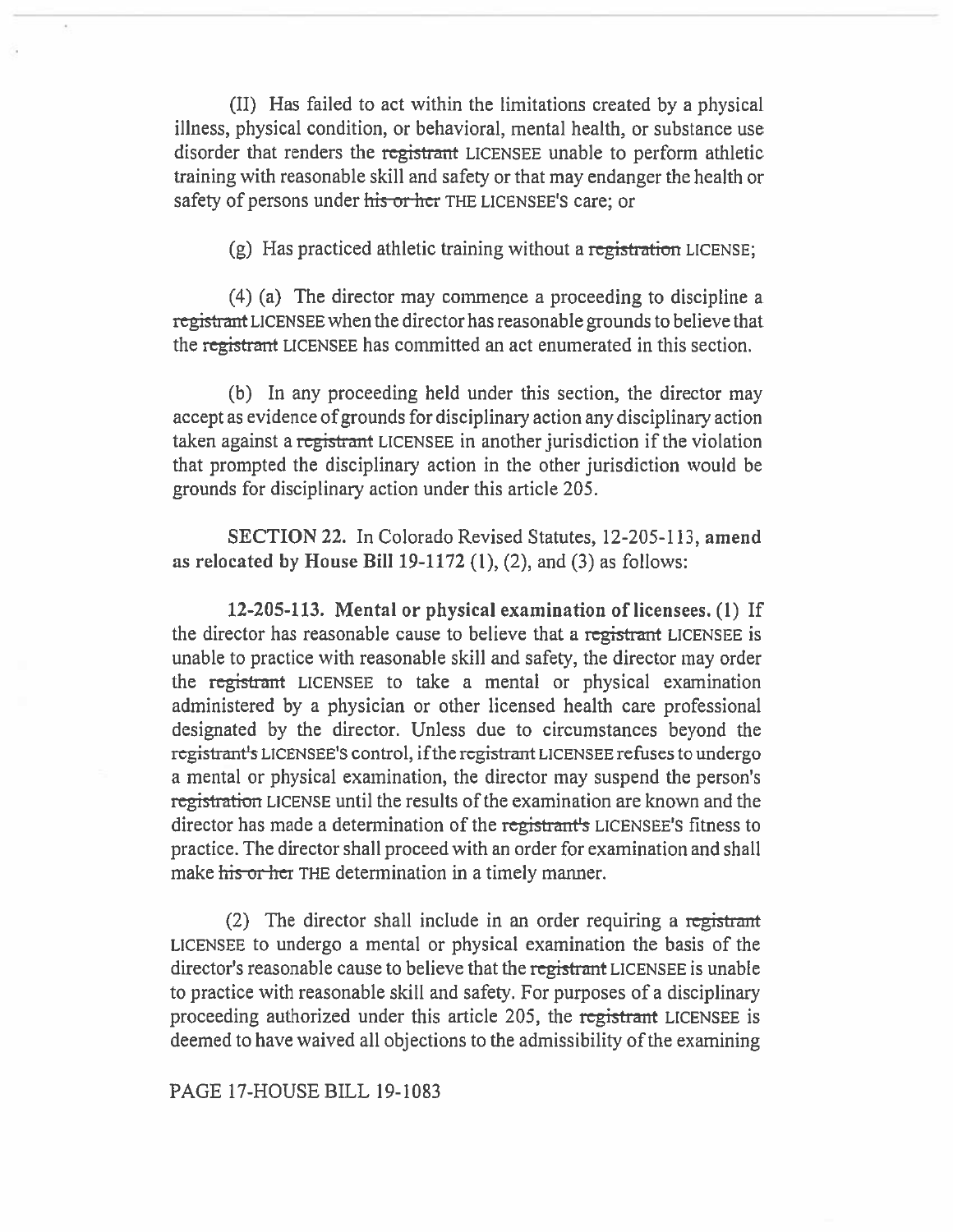physician's or licensed health care professional's testimony or examination reports on the ground that they are privileged communications.

(3) The registrant LICENSEE may submit to the director testimony or examination reports from a physician chosen by the registrant LICENSEE and pertaining to any condition that the director has alleged may preclude the registrant LICENSEE from practicing with reasonable skill and safety. The testimony and reports submitted by the registrant LICENSEE may be considered by the director in conjunction with, but not in lieu of, testimony and examination reports of the physician designated by the director.

SECTION 23. In Colorado Revised Statutes, **12-205-114, amend as relocated by House Bill 19-1172** (2) as follows:

**12-205-114. Confidential agreement to limit practice - violation grounds for discipline.** (2) This section and section 12-30-108 do not apply to a registrant LICENSEE subject to discipline under section 12-205-111 (2)(c).

**SECTION 24. In** Colorado Revised Statutes, **amend as relocated by House Bill 19-1172** 12-205-115 as follows:

**12-205-115. Unauthorized practice - penalties. A** person who practices or offers or attempts to practice athletic training without an active registration LICENSE issued under this article 205 is subject to penalties pursuant to section  $12-20-407$  (1)(b).

SECTION 25. **Act subject to petition - effective date.** (1) Except as otherwise provided in subsection (2) of this section, this act takes effect at 12:01 a.m. on the day following the expiration of the ninety-day period after final adjournment of the general assembly (August 2, 2019, if adjournment sine die is on May 3, 2019); except that, if a referendum petition is filed pursuant to section **1** (3) of article V of the state constitution against this act or an item, section, or part of this act within such period, then the act, item, section, or part will not take effect unless approved by the people at the general election to be held in November 2020 and, in such case, will take effect on the date of the official declaration of the vote thereon by the governor.

(2) Sections 14 through 24 of this act take effect only if House Bill

PAGE 18-HOUSE BILL 19-1083